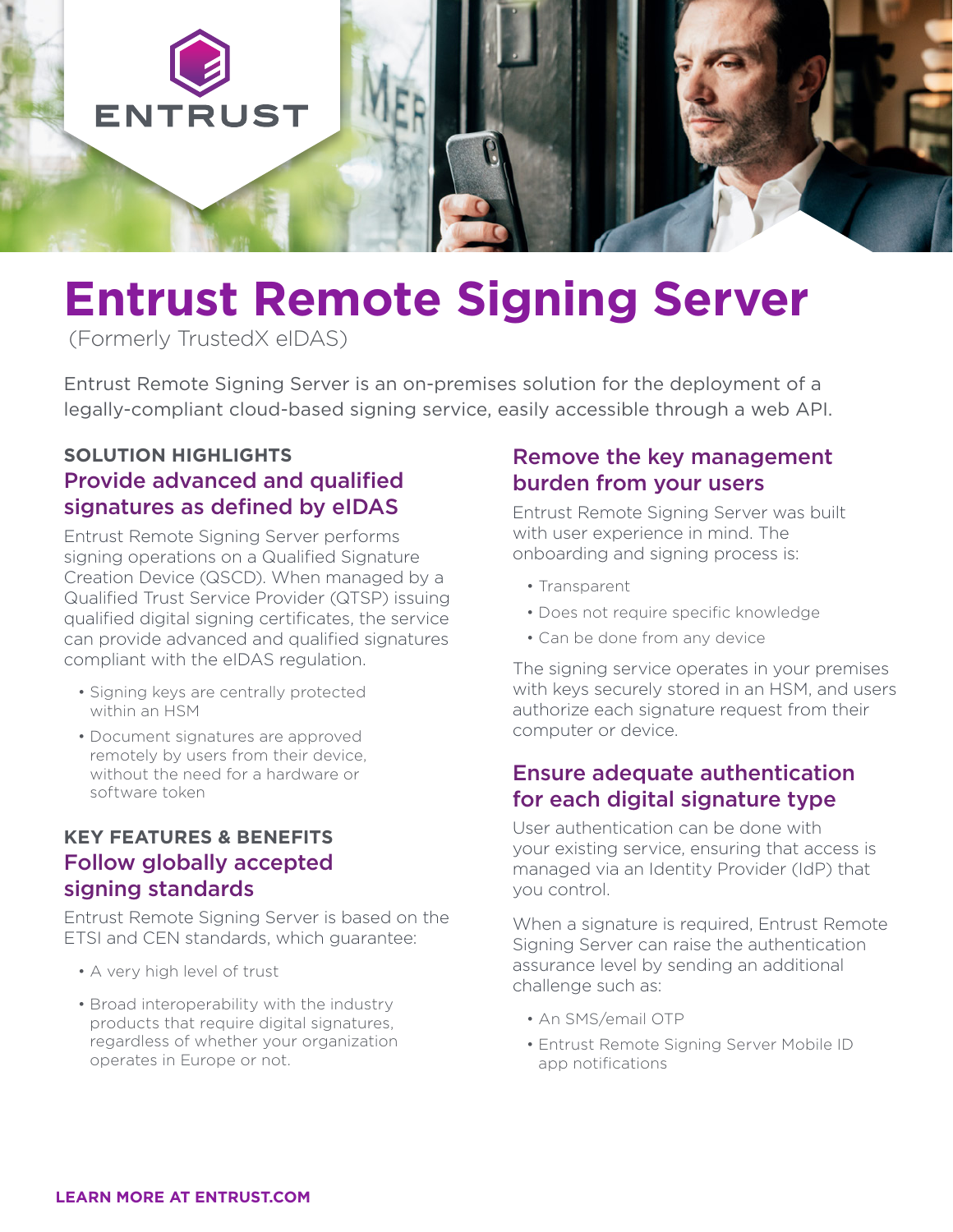## **HOW IT WORKS Operation**

Entrust Remote Signing Server acts as a server-based signature provider, allowing users to authenticate in order to activate their keys and authorize the signature of documents or document hashes.

### **Electronic signature provider (eSigP)**

PKI material for enrolled users is managed as identity attributes in a secure HSM-based repository. Each user can have one or more digital certificates to sign documents remotely once authenticated.

Signing functions are available through a web API or optionally via the Entrust Remote Signing Server Desktop Virtual Card (VC) component.

## **Identity provider (IdP)**

The platform is designed to leverage an existing federated Identity Provider, but it can also act as an IdP for some use cases. Consult us for more information about supported third-party IdPs.

Entrust Remote Signing Server includes 2FA authentication methods such as SMS/Email OTP and Entrust Remote Signing Server Mobile ID.

More authenticators can be incorporated thanks to the integration with Entrust Identity as a Service or Entrust Identity Enterprise, or with existing IdPs using our SAML 2.0 connector.

# Modules

Entrust Remote Signing Server comes with two optional modules that can be deployed according to your needs:

## **Mobile ID**

An optional module that enables signature activation using a mobile device. It comes either as a dedicated app or as an SDK to integrate to your own app.

The module implements a PKI-based authentication requiring a fingerprint or a PIN to use the authentication key on the mobile device where it is installed.

## **Desktop VC**

An optional module for signatures and web authentication processes from a local computer.

A light plug-in is installed on the user's computer, which enables them to sign documents directly from the computer using remote keys securely stored in Entrust Remote Signing Server.

Desktop VC can be leveraged for both TLS authentication in web browsers and in-application signatures.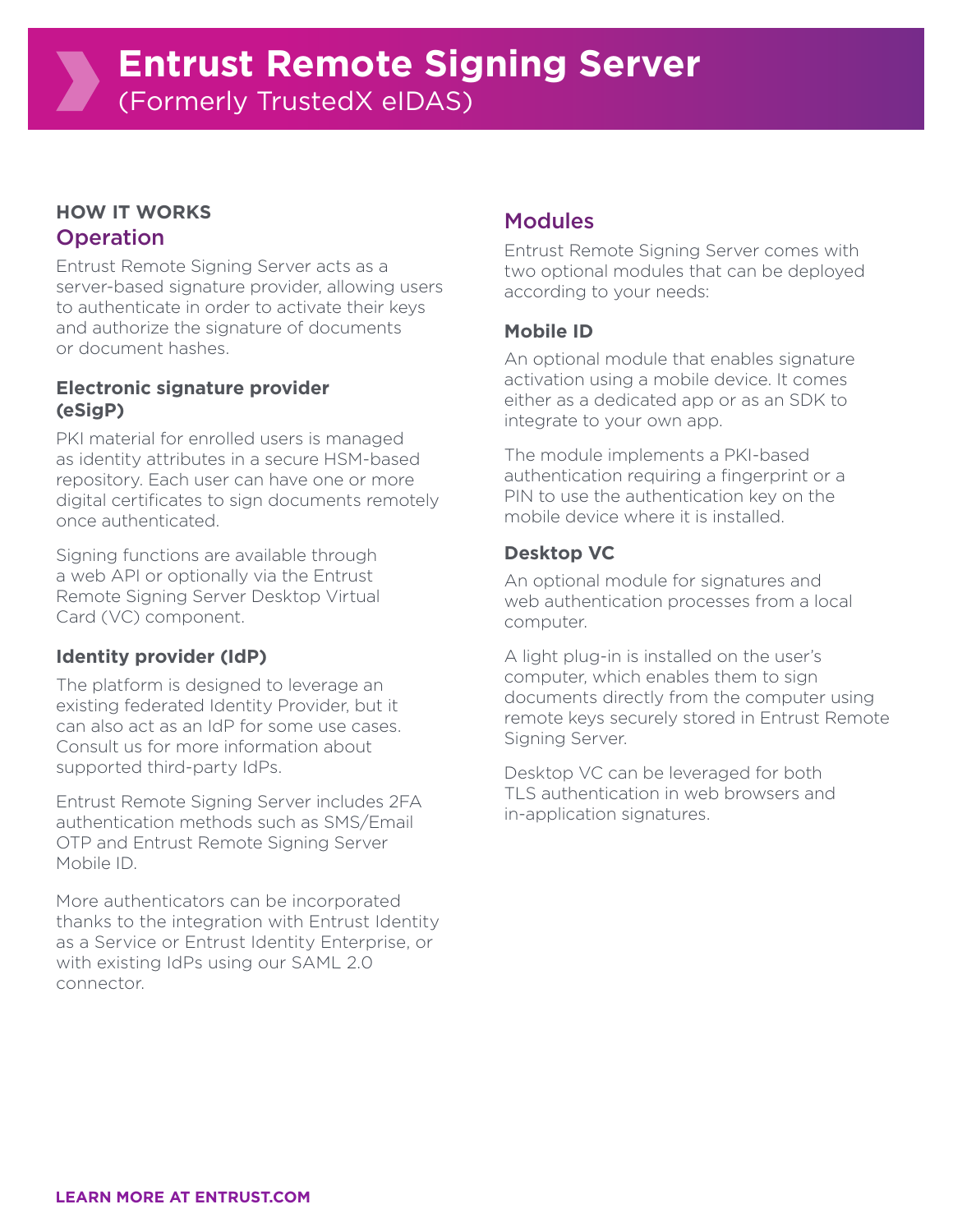# Architecture

Entrust Remote Signing Server provides remote signing and 2FA-based signature activation options via web services operated by a Trust Service Provider. The following figure illustrates the interactions between Entrust Remote Signing Server, the optional Mobile ID module, and your infrastructure – the IdP is not represented: